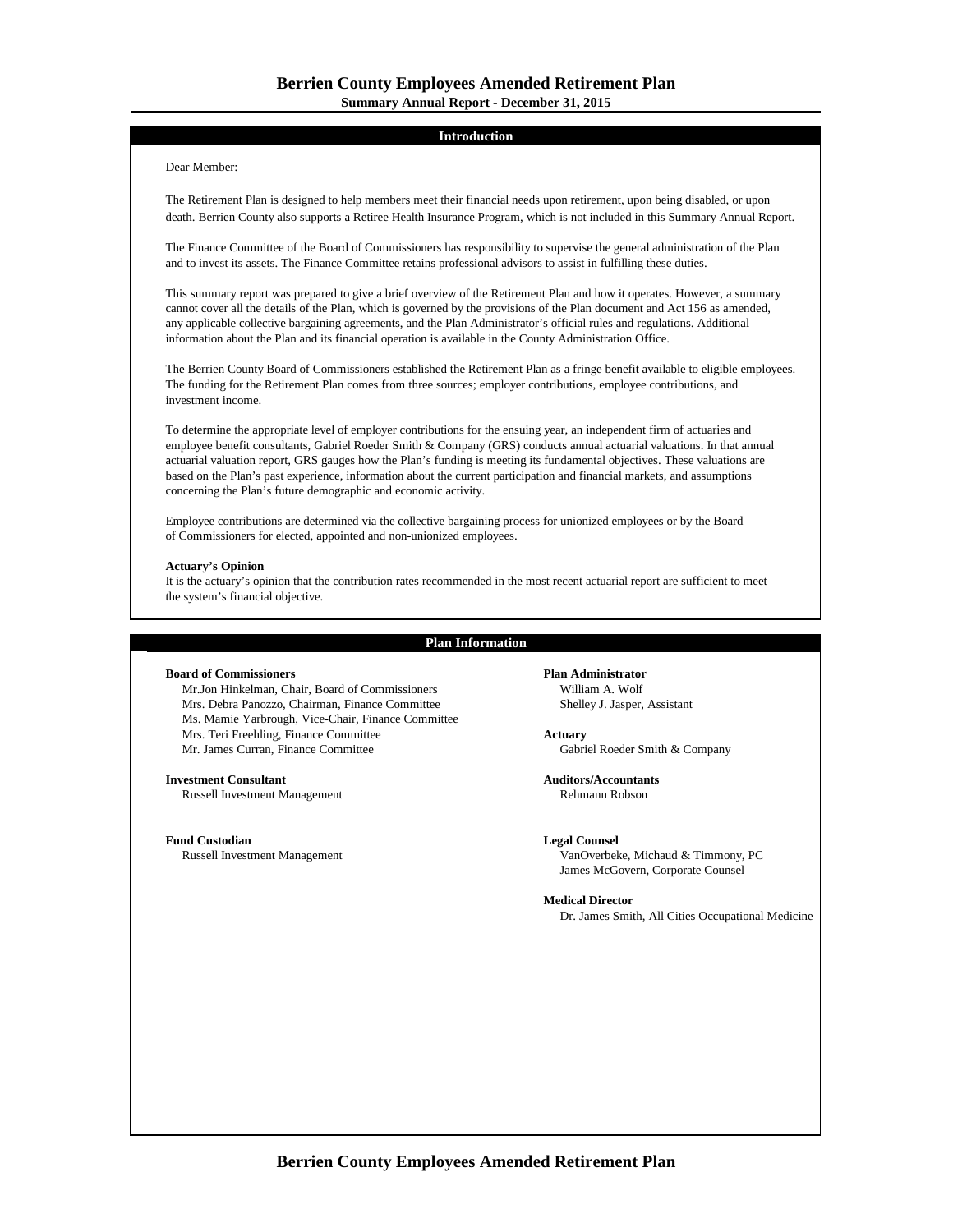# **Asset and Investment Information**

### Additions: 3 Years Contributions<br>Employer Employer 10.14% 57,235,958 7 Years 10.14% Plan members Total Investment Income **Total Additions** Deductions: Benefits Paid Refund of Contributions **Health Premiums** Total Deductions Net Increase Net assets held in Trust Fund at Fair Value: Beginning of year End of year **Actuarial Value of Assets Changes in Plan Net Assets** 502,987 2,829,258 10,065,216 -2,636,317 7,428,899 \$12,200,958 15,072,390 27,776,335 \$170,659,368 173,504,883 **\$178,064,199**

|              | <b>Average Annual Market Rate of Return</b>    |          |  |
|--------------|------------------------------------------------|----------|--|
|              | Period Ending December 31, 2015                |          |  |
| 2015         | 1 Year                                         | $-1.40%$ |  |
|              | 3 Years                                        | 9.37%    |  |
|              | 5 Years                                        | 8.18%    |  |
| \$7,235,958  | 7 Years                                        | 10.14%   |  |
| 2,829,258    | 10 Years                                       | 6.28%    |  |
| 10,065,216   |                                                |          |  |
| $-2,636,317$ |                                                |          |  |
| 7.428.899    | <b>Detailed Expenses</b>                       |          |  |
|              | Administrative                                 | N/A      |  |
|              | Investment                                     | 612,152  |  |
| \$12,200,958 | Professional                                   | 61,230   |  |
| 502,987      |                                                |          |  |
| 15,072,390   | <b>Projected Expenses for Next Fiscal Year</b> |          |  |
| 27,776,335   | Administrative                                 | \$50,000 |  |
|              | Investment                                     | 900,000  |  |
|              | Professional                                   | 70,000   |  |
|              |                                                |          |  |
|              |                                                |          |  |
| 170,659,368  |                                                |          |  |
| 172 F N 1002 |                                                |          |  |

# **Actuarial Information**

| <b>Funded Status - Pension Benefits</b>                    |                   |                                                     |                                                             | <b>Funded Status - Retiree Health Care</b> |              |
|------------------------------------------------------------|-------------------|-----------------------------------------------------|-------------------------------------------------------------|--------------------------------------------|--------------|
| <b>Actuarial Accrued Liabilities</b>                       | \$232,579,312     |                                                     | <b>Actuarial Accrued Liabilities</b>                        |                                            | \$66,286,999 |
| <b>Actuarial Value of Assets</b>                           | 149,423,944       |                                                     | <b>Actuarial Value of Assets</b>                            |                                            | 28,640,255   |
| Percent Funded                                             | 64.2%             |                                                     | Percent Funded                                              |                                            | 43.0%        |
|                                                            |                   |                                                     | Contributions for the Fiscal Year Beginning January 1, 2017 |                                            |              |
|                                                            | <b>Courthouse</b> | <b>Sheriffs</b>                                     | <b>Riverwood</b>                                            | Road                                       | <b>Total</b> |
| <b>Valuation Payroll</b>                                   | \$21,376,480      | \$10,817,357                                        | \$8,390,692                                                 | \$3,280,678                                | \$43,865,207 |
| <b>Employer Normal Cost</b>                                | 4.70%             | 10.03%                                              | 4.44%                                                       | 3.87%                                      |              |
| <b>Total Employer Contribution</b>                         | 13.75%            | 30.48%                                              | 7.59%                                                       | 17.73%                                     |              |
| <b>Employee Contribution</b>                               | 6.02%             | 8.27%                                               | 4.69%                                                       | 6.00%                                      |              |
| <b>Employer Retiree Health</b>                             |                   |                                                     |                                                             |                                            |              |
| Contribution                                               | 8.19%             | 29.09%                                              | 0.00%                                                       |                                            | 12.65%       |
| Annual Required Contribution for December 31, 2015         |                   | \$7,235,958                                         |                                                             |                                            |              |
| <b>Actual Employer Contribution</b><br>Percent Contributed |                   | \$7,235,958<br>100%                                 |                                                             |                                            |              |
|                                                            |                   |                                                     |                                                             |                                            |              |
| <b>Plan Membership</b>                                     |                   |                                                     |                                                             | <b>Actuarial Assumptions</b>               |              |
| <b>Active Member</b>                                       |                   |                                                     | Assumed Rate of Investment Return                           |                                            |              |
| Count                                                      | 854               | 8.0%                                                |                                                             |                                            |              |
| Payroll                                                    | \$43,865,207      |                                                     |                                                             |                                            |              |
| Retirees/Beneficiaries                                     |                   |                                                     | Assumed Rate of Long-term Wage Inflation                    |                                            |              |
| Count                                                      | 653               | 4.0%                                                |                                                             |                                            |              |
| <b>Total Annual Benefits</b>                               | \$12,401,246      |                                                     |                                                             |                                            |              |
| Average Annual Benefit                                     | \$18,991          |                                                     | Smoothing Method for Actuarial Value of Assets              |                                            |              |
| <b>Deferred Vested Members</b>                             |                   |                                                     | 5-year smoothed market                                      |                                            |              |
| Count                                                      | 57                |                                                     |                                                             |                                            |              |
| <b>Total Annual Benefits</b>                               | \$556,085         |                                                     | Amortization Method and Period                              |                                            |              |
|                                                            |                   | 20 years perpetual level percent of pay for pension |                                                             |                                            |              |
|                                                            |                   |                                                     | 30-year closed level dollar for retiree health              |                                            |              |
|                                                            |                   |                                                     | (1.9 years for Riverwood)                                   |                                            |              |
|                                                            |                   |                                                     | <b>Actuarial Cost Method</b>                                |                                            |              |
|                                                            |                   |                                                     | Entry age actuarial cost method                             |                                            |              |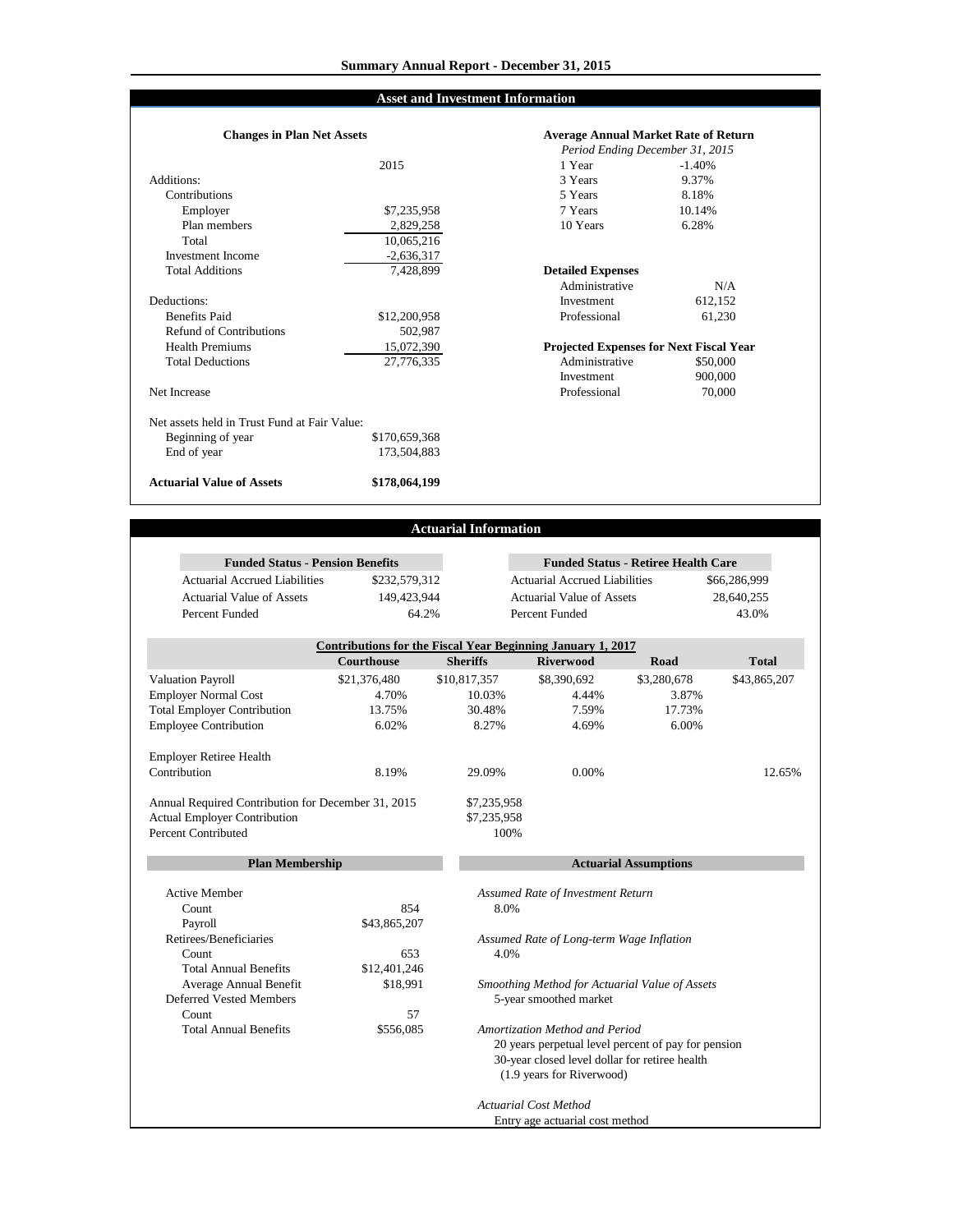# **Brief Summary of Benefit Provisions**

|                                                                                                                                | Any age with 25 or more years of service, or age 60 with 5 years of service.                                                                                                                                                                   |  |  |  |  |
|--------------------------------------------------------------------------------------------------------------------------------|------------------------------------------------------------------------------------------------------------------------------------------------------------------------------------------------------------------------------------------------|--|--|--|--|
| Probate Court AFSCME:                                                                                                          |                                                                                                                                                                                                                                                |  |  |  |  |
|                                                                                                                                | Age 55 with 25 or more years of service, or age 60 with 5 years of service. Rule of 80 for AFSCME members only.                                                                                                                                |  |  |  |  |
| Courthouse Elected, Appointed, Non-bargaining members, Courthouse Teamsters:<br>Age 60 with 5 years of service, or Rule of 80. |                                                                                                                                                                                                                                                |  |  |  |  |
|                                                                                                                                | All other Courthouse members:                                                                                                                                                                                                                  |  |  |  |  |
|                                                                                                                                | Age 60 with 5 years of service.                                                                                                                                                                                                                |  |  |  |  |
| Riverwood members:                                                                                                             |                                                                                                                                                                                                                                                |  |  |  |  |
|                                                                                                                                | Age 60 with 5 years of service; or Rule of 80, or 30 or more years of service                                                                                                                                                                  |  |  |  |  |
| Road Commission:                                                                                                               |                                                                                                                                                                                                                                                |  |  |  |  |
|                                                                                                                                | Age 60 with 8 years of service or Rule of 80.                                                                                                                                                                                                  |  |  |  |  |
| NOTE:                                                                                                                          |                                                                                                                                                                                                                                                |  |  |  |  |
|                                                                                                                                | Depending on hire date, certain groups of employees are vested at 10 years. Please contact the Personnel                                                                                                                                       |  |  |  |  |
|                                                                                                                                | Department to inquire if you fall into this category.                                                                                                                                                                                          |  |  |  |  |
|                                                                                                                                | <b>Regular Retirement</b> – Annual Amount                                                                                                                                                                                                      |  |  |  |  |
|                                                                                                                                | Riverwood Teamster members:                                                                                                                                                                                                                    |  |  |  |  |
|                                                                                                                                | Benefit to Social Security age equals total service times 2.2% of FAE.                                                                                                                                                                         |  |  |  |  |
|                                                                                                                                | Benefit after Social Security age equals total service times 1.7% of FAE.                                                                                                                                                                      |  |  |  |  |
|                                                                                                                                | Courthouse Appointed and Non-Bargaining Unit members, FOPLC – Civilian Unit, Courthouse Teamsters: , Riverwood                                                                                                                                 |  |  |  |  |
|                                                                                                                                | Non-Bargaining members: Lifetime Benefit equals total service times 2.2% of FAE                                                                                                                                                                |  |  |  |  |
| Courthouse Elected:                                                                                                            |                                                                                                                                                                                                                                                |  |  |  |  |
|                                                                                                                                | Benefit to Social Security age equals total service times 2.2% of FAE.                                                                                                                                                                         |  |  |  |  |
|                                                                                                                                | Benefit after Social Security age equals total service times 1.9% of FAE.                                                                                                                                                                      |  |  |  |  |
|                                                                                                                                | Courthouse Probate Court AFSCME General Bargaining Unit:                                                                                                                                                                                       |  |  |  |  |
|                                                                                                                                | Lifetime benefit equals total service times 2.0% of FAE.                                                                                                                                                                                       |  |  |  |  |
|                                                                                                                                | Road Commission members:                                                                                                                                                                                                                       |  |  |  |  |
|                                                                                                                                | Lifetime benefit equals total service times 2.0% of FAE.                                                                                                                                                                                       |  |  |  |  |
|                                                                                                                                | Sheriff POLC, POLC Command Unit, Dispatch and Dispatch Supervisors:                                                                                                                                                                            |  |  |  |  |
|                                                                                                                                | Lifetime benefit equals total service times 2.8% of FAE (capped at 75%). Dispatch and Dispatch Supervisors                                                                                                                                     |  |  |  |  |
|                                                                                                                                | hired after 1/1/2013: Lifetime benefit equals total service times 2.2% of FAE.                                                                                                                                                                 |  |  |  |  |
|                                                                                                                                |                                                                                                                                                                                                                                                |  |  |  |  |
|                                                                                                                                |                                                                                                                                                                                                                                                |  |  |  |  |
|                                                                                                                                | <b>Early Retirement</b> (reduction for age):                                                                                                                                                                                                   |  |  |  |  |
| Eligibility:                                                                                                                   |                                                                                                                                                                                                                                                |  |  |  |  |
|                                                                                                                                |                                                                                                                                                                                                                                                |  |  |  |  |
|                                                                                                                                | depending on hire date, may have to reach 10 years of service before being eligible for this benefit.                                                                                                                                          |  |  |  |  |
| <b>Annual Amount:</b>                                                                                                          | Type of Final Average Earnings (FAE) – Highest 5 consecutive years, POLC Command Unit is highest 3 consecutive years.<br>Age 55 with 5 years of service (8 years for Road Commission), or 25 years of service regardless of age. Some members, |  |  |  |  |
|                                                                                                                                | Same as regular retirement benefit but actuarially reduced for commencement before regular retirement age.                                                                                                                                     |  |  |  |  |
|                                                                                                                                | Deferred Retirement (vested benefit):                                                                                                                                                                                                          |  |  |  |  |
| Eligibility:                                                                                                                   |                                                                                                                                                                                                                                                |  |  |  |  |
|                                                                                                                                | 5 years of service (8 years for Road Commission). Payable at age 60 (full benefits, or upon attainment of age 55                                                                                                                               |  |  |  |  |
|                                                                                                                                | (reduced benefits - full benefits for Sheriff, Bailiff, or Probate court AFSCME members with 25 years of service).                                                                                                                             |  |  |  |  |
|                                                                                                                                | Some members, depending on hire date, may have to reach 10 years of service before being eligible for this benefit.                                                                                                                            |  |  |  |  |
| <b>Annual Amount:</b>                                                                                                          | Same as regular retirement but based upon service and FAE at termination.                                                                                                                                                                      |  |  |  |  |
|                                                                                                                                |                                                                                                                                                                                                                                                |  |  |  |  |
| <b>Disability Retirement:</b>                                                                                                  |                                                                                                                                                                                                                                                |  |  |  |  |
| Eligibility:                                                                                                                   |                                                                                                                                                                                                                                                |  |  |  |  |
| 10 years of service.<br><b>Annual Amount:</b>                                                                                  |                                                                                                                                                                                                                                                |  |  |  |  |